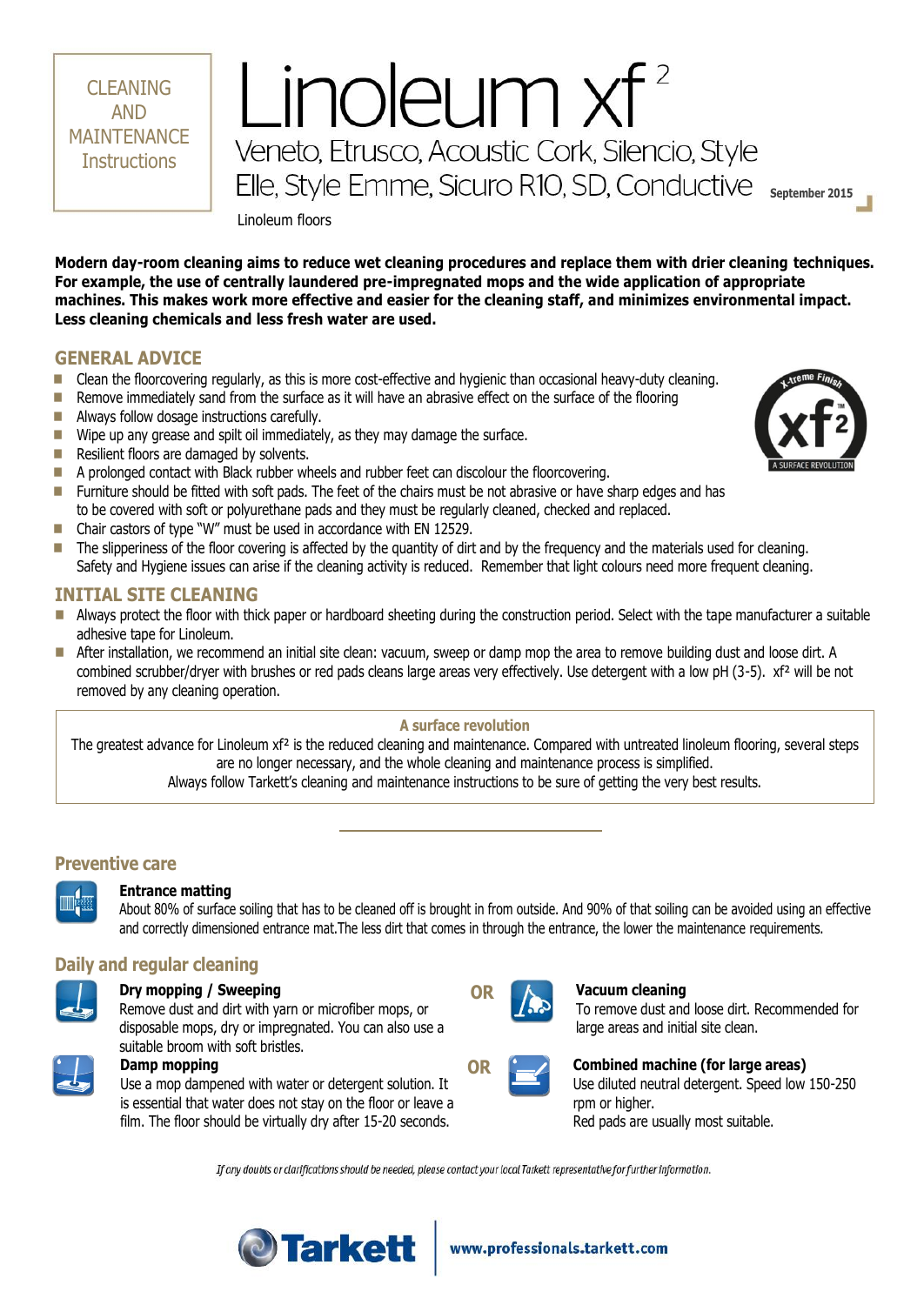#### **Spot and stain removal**

Treat stains immediately. Spot clean by hand with a white/red nylon pad and neutral detergent (solvents should not be used). Work from the outside of the mark towards its centre. Rinse and wipe afterwards with clean water.



#### **IF NECESSARY**

#### **Spray cleaning (for heavily soiled areas) – only for rolls**

With a spray equipment apply sufficient solution of water and detergent to initially leave a very thin film of water on the floor covering. After this has taken effect (10 min), even stubborn dirt will have been detached and can be removed with the mop rinsed in the water and wrung out.

## **Periodic cleaning**



# **Combined machine**

Use diluted neutral detergent. Speed low 150-250 rpm or higher. Red/brown pads are usually most suitable. If necessary dry buff (red pad) to restore gloss. Suitable speed: 500-1000 rpm.



#### **OR Machine scrubbing + Wet vacuuming + Dry buffing**

Apply a cleaning solution (fairly strong, pH 10-11, after dilution) and allow to act for 5-10 min. Clean the floor using a heavy-duty single disc scrubbing machine (red pad). Vacuum up the dirty water immediately.

Rinse with clean water and allow the floor to dry. If necessary dry buff (red pad) to restore gloss. Suitable speed: 500-1000 rpm.

# **MAINTENANCE NO WAX NO POLISH ARE NEEDED**

## **Please note**

Sharp edged /not maintained furniture feet, sand, pebbles, permanent push and drive movements on the same area will damage every kind of flooring over the time.

To give an additional protection, a maintenance coating can be applied to avoid an early wear.

The suitability of the maintenance coating must be agreed with its manufacturer.

### **WARNING!**

**Linoleum xf<sup>2</sup> SD Static Dissipative/Conductive**

**Do not treat the flooring with wax or polish!** 

**Applying wax, polish or similar treatment may change the products conductive behaviour!**

**Linoleum Sicuro xf<sup>2</sup> R10**

**Never apply polish or wax as these will affect the slip resistant properties of the flooring and never dry buff.**

If any doubts or clarifications should be needed, please contact your local Tarkett representative for further information.